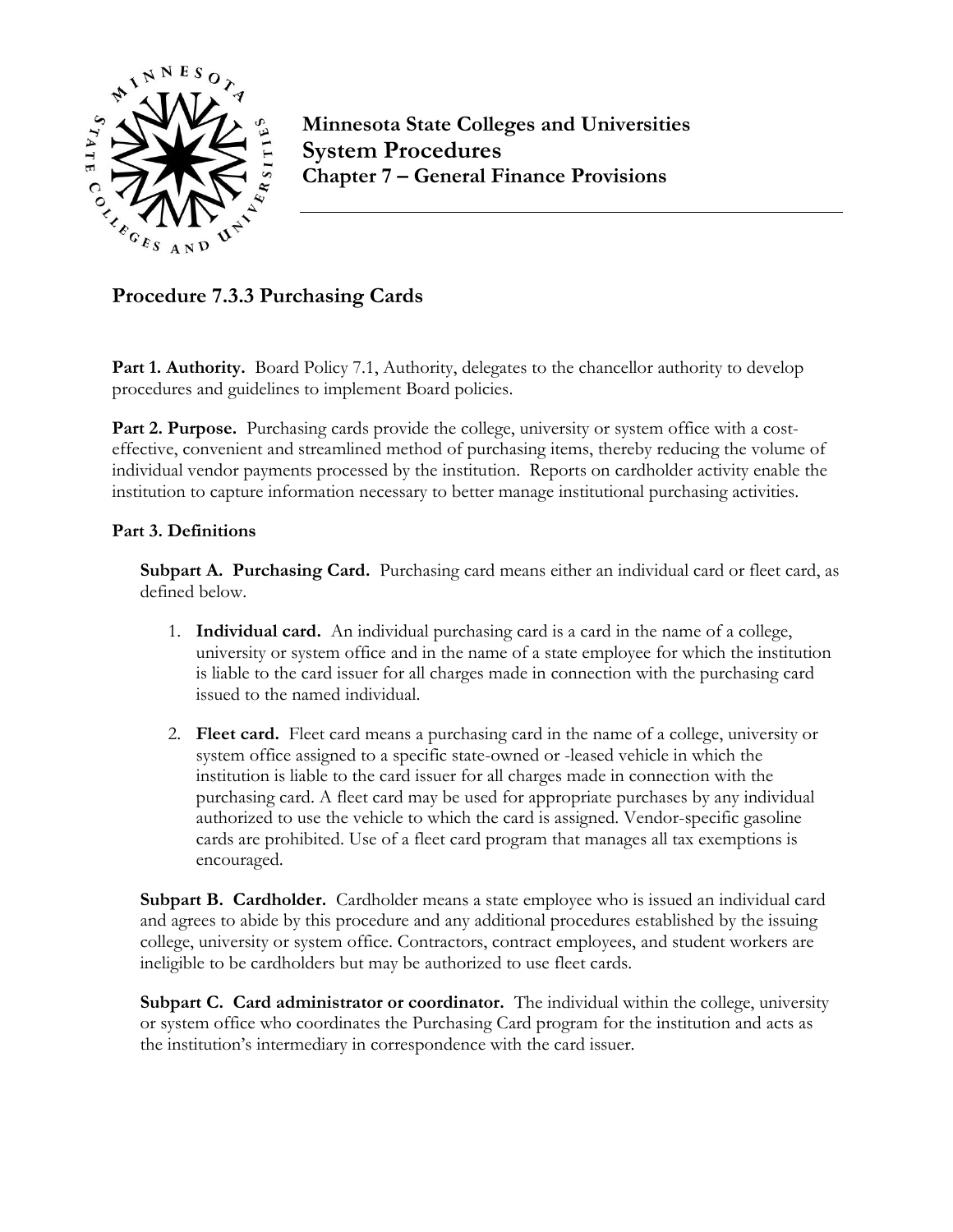**Subpart D. Third party finance servicer transactions.** A third party finance servicer transaction, for purpose of this procedure, is defined as one that uses an intermediary financial servicer such as Paypal, eBay or Amazon Marketplace.

## **Part 4. Procedures for Obtaining a Purchasing Card.**

**Subpart A. Procedure.** A college, university or system office may establish a purchasing card in the name of the college, university or system office with a financial institution provider (card issuer) for official college, university or system office business use only. No retail store or vendor-specific cards are permitted. The college, university or system office must receive monthly statements from the financial institution provider.

Each college, university or system office using a financial institution provider shall establish procedures and forms for implementing and monitoring a purchasing card program that includes, but is not limited to, the following:

- 1. A dollar limitation on the purchasing card;
- 2. A dollar limitation of purchasing authority per assigned cardholder per transaction made with the individual purchasing card;
- 3. A dollar limitation of purchasing authority per assigned cardholder for the total of all charges made during each monthly billing cycle;
- 4. Merchant category blocking.

**Subpart B. Encumbrance.** Each college, university and the system office is responsible for encumbering the funds for its purchasing card purchases. Funds must be encumbered prior to incurring the obligation; an institution may annually encumber funds for the purchasing card program.

**Subpart C. Delegation of authority.** Each cardholder must be specifically delegated the authority to obligate the issuing college, university or system office to a specified dollar limit of the purchasing card. This delegation must be in writing and must require ongoing compliance with applicable statutes, rules, and board policies. See System Procedure 1A.2.2, Delegation of Authority.

**Part 5. Authorized Card Use.** Purchasing cards may be used to purchase eligible merchandise or services required in association with the duties or responsibilities of the cardholder or fleet card user at the college, university or system office. Unauthorized and inappropriate card use is addressed in Part 6 of this procedure.

A purchase made with a purchasing card may be made in-store, by U.S. mail or by electronic means such as telephone, fax or internet.

A limited number of designated purchasing card holders at each college, university, or system office may be used to purchase electronic equipment (computers, projectors etc.) with the purchasing card.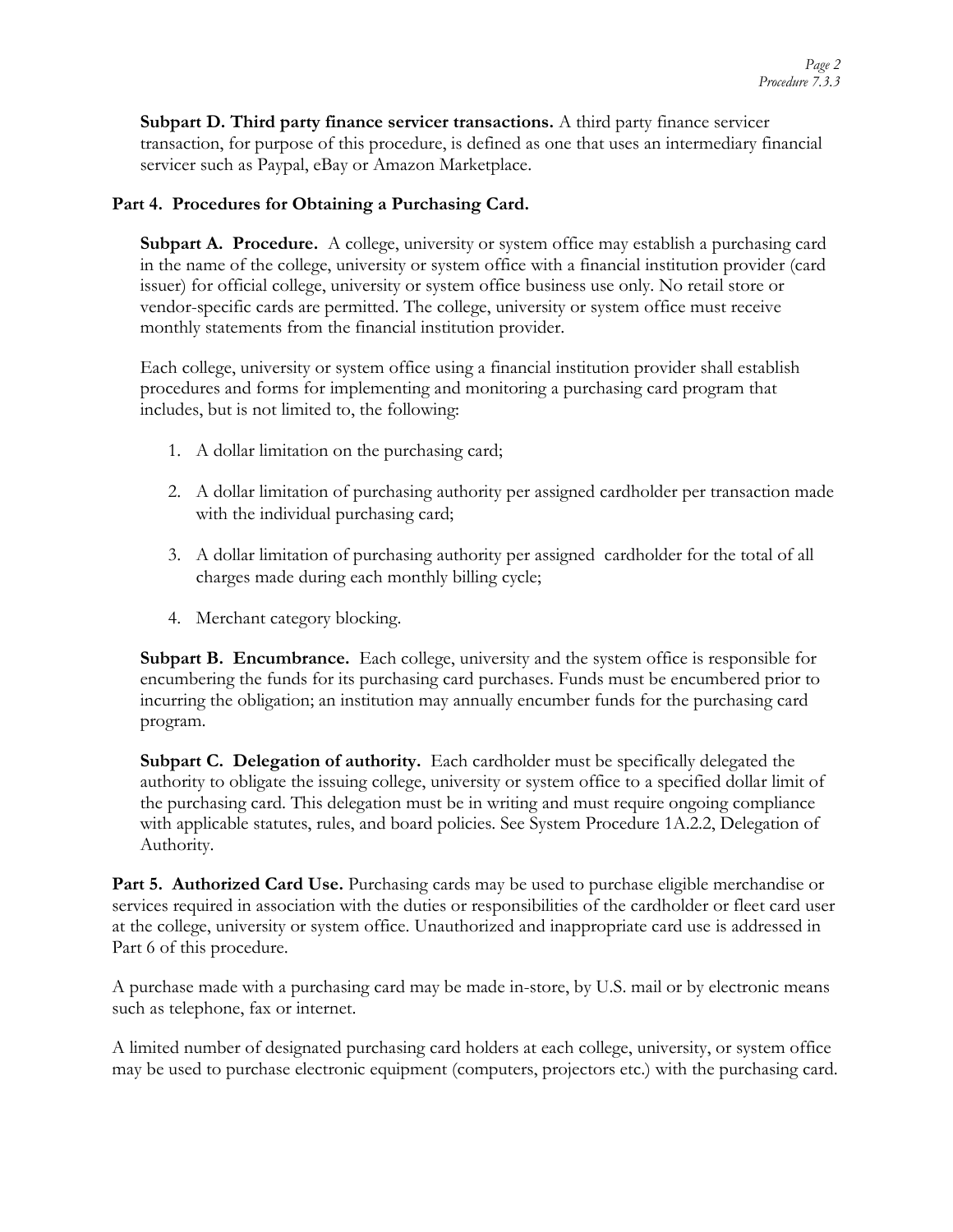A documented process must be established for the equipment to be added to the inventory module as required by System Procedure 7.3.6 Part 3, Subpart A.7.

# **Part 6. Unauthorized and/or Inappropriate Card Use**

Purchasing cards must not be used to purchase items for personal use or for non-college, nonuniversity or non-system office purposes, even if the cardholder or fleet card user intends to reimburse the college, university or system office.

A cardholder or fleet card user who makes an unauthorized purchase with the card or uses the card in an inappropriate manner may be subject to disciplinary action, up to and including termination, as well as revocation of the purchasing card, criminal prosecution, and restitution of the unauthorized use.

**Subpart A. Prohibited use**. Cards must not be used for purchases in the following categories:

- 1. Food and beverages for an individual employee;
- 2. Alcoholic beverages except for academic course work;
- 3. Cash or cash advances;
- 4. Items for personal use;
- 5. Employee relocation expenses;
- 6. Expenses required to be reimbursed under System Procedure 5.19.3, Travel Management (including gasoline for personal vehicles);
- 7. Sensitive items as defined in System Procedure 7.3.6, Capital Assets (including weapons of any kind) except as provided in Part 5 above; or
- 8. Items for non-college, non-university, non-system office purposes.

**Subpart B. Use allowed only when specifically authorized.** Specifically authorized and designated cardholders may execute purchases listed in this subpart that comply with applicable system procedures, and any applicable grant agreement. Where required by applicable system or institution policies and procedures, prior approval must be granted before executing the purchase.

- 1. Travel-related expenses (by cardholder). An authorized card may be used for all travelrelated expenses of the cardholder except food and beverages. Examples of allowable expenses include: airfare, room and related taxes, vehicle rental, gasoline for a rented vehicle and parking while in travel status.
- 2. Travel-related expenses (for persons other than cardholder). Authorized cards may allow for a cardholder to make arrangements for transportation or lodging for another individual or group of individuals.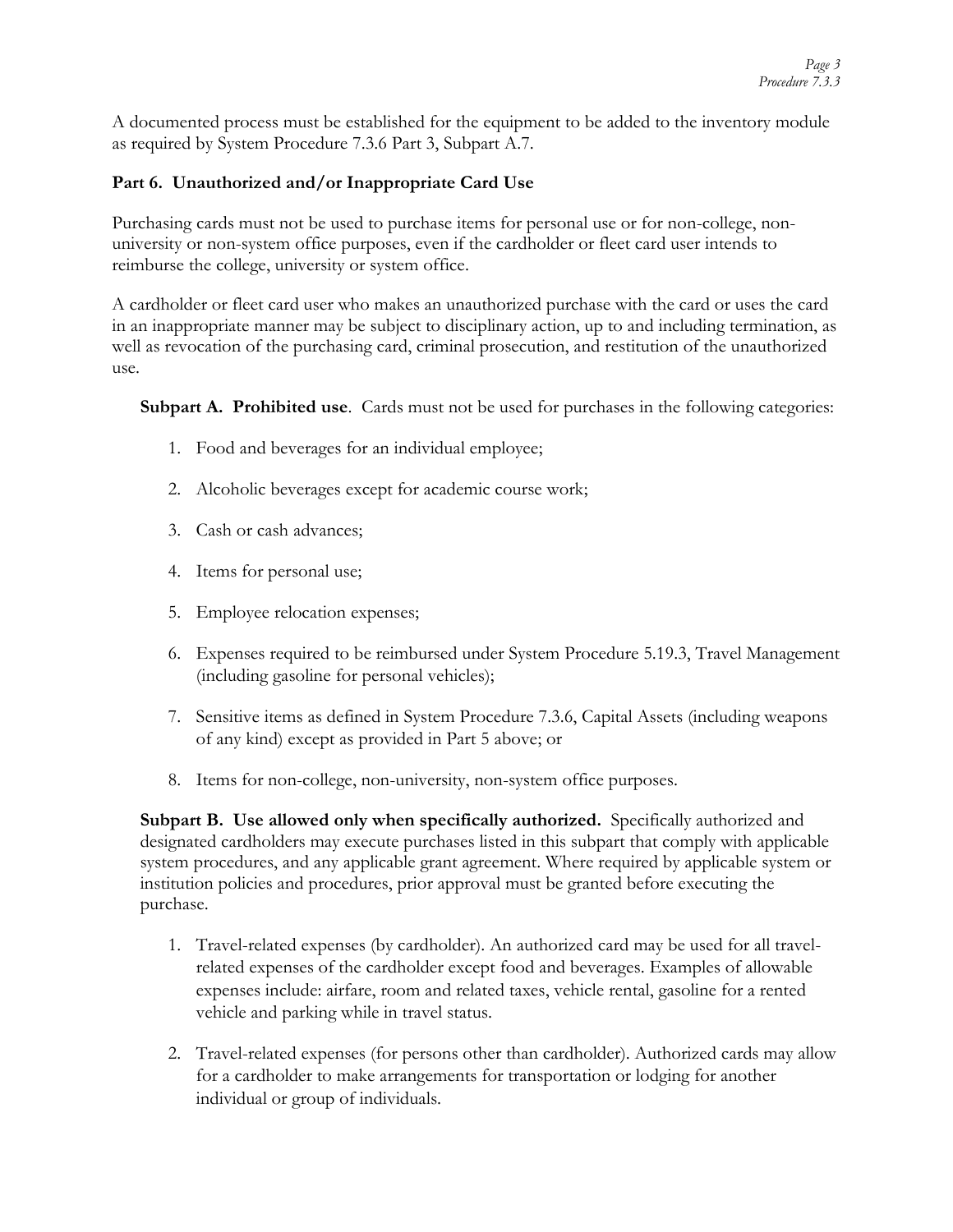- 3. Food and nonalcoholic beverages for members of athletic teams.
- 4. Food and nonalcoholic beverages for student activities, including travel, in compliance with system and institution procedures.
- 5. Food and nonalcoholic beverages for business meetings. Parameters for food and beverages at business meetings are set out in System Procedure 5.20.1, Part 2, subd. C, paragraphs (1), (2), (4), (5), (6), (7), Special Expenses.
- 6. Food and nonalcoholic beverages that will be paid for with grant funds if allowed by a grant agreement.
- 7. Conference and seminar registration.
- 8. Entertainment and recreation. Use of purchasing cards for entertainment and recreation is prohibited except that authorized cards may allow for entertainment and recreation purchases for
	- i. student activities that will be paid for with student activity funds;
	- ii. activities that will be paid for with grant funds as authorized by the grant agreement; or
	- iii. academic activities that will be paid for with course fees.
- 9. Third Party financial servicer transactions. The use of a third party financial servicer is discouraged and should only be used in cases where it is the only means to make a valid authorized state business purchase. Theses purchasing card transactions
	- i. must be for the exact amount of the purchase price from the vendor.
	- ii. must be for a single purchase and only at the time you make the purchase.
	- iii. must be documented by a receipt from both the financial servicer and from the merchant providing the product. Both receipts must be kept together and with the purchasing card log.
- 10. Alcoholic beverages used in academic coursework.
- 11. Cash equivalents. Cash equivalents purchased with purchasing cards include but are not limited to gift cards, bus passes and parking vouchers. Such purchases must be preapproved and distribution of cash equivalent items must be documented.

**Subpart C. Gasoline and vehicle-related expense.** A fleet card may be used only to pay for vehicle expense related to the specific state-owned or -leased vehicle to which it is assigned. All merchant types other than service stations must be blocked from card usage. No personal use is permitted.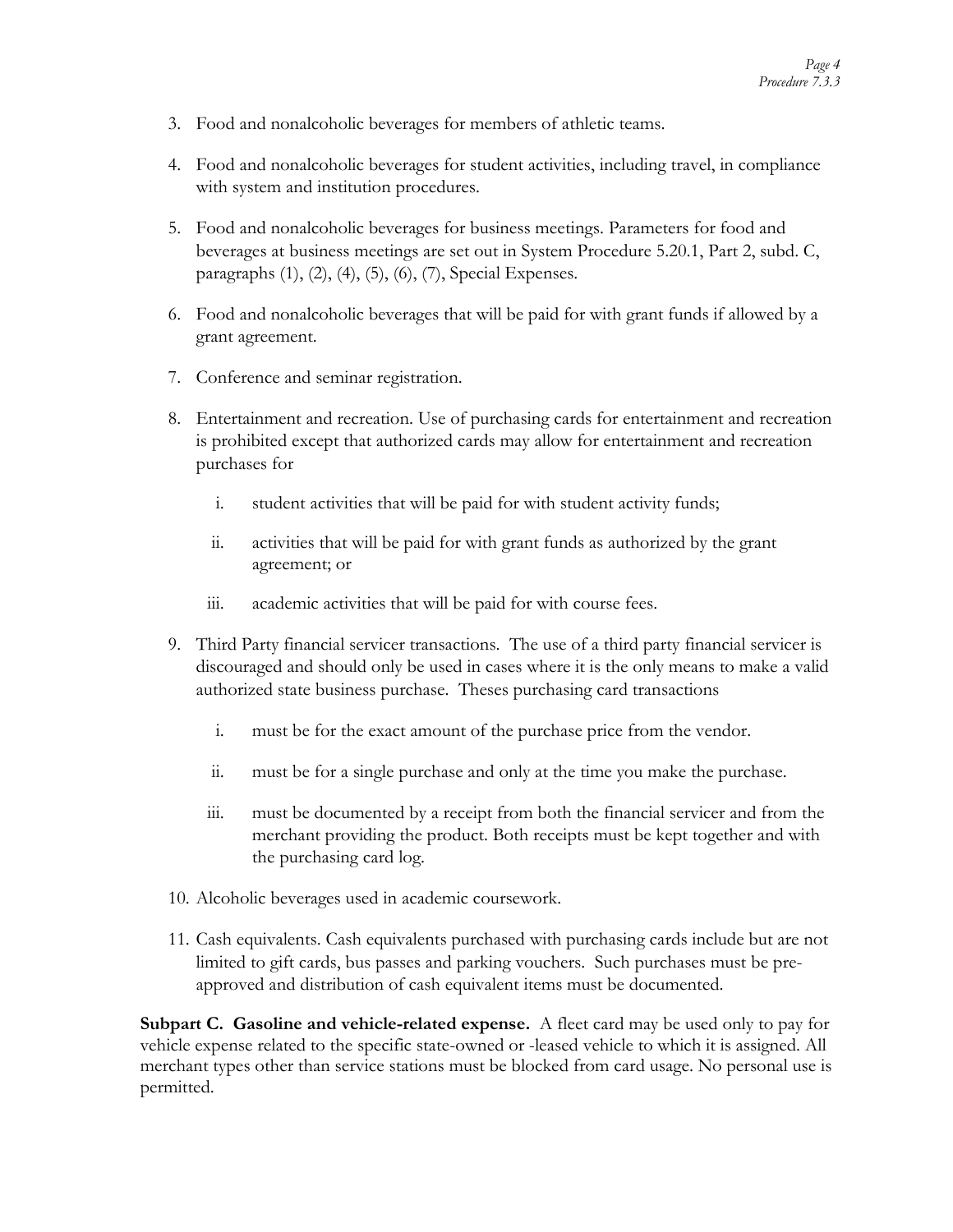Each institution shall establish a control method to track vehicle use and fleet card use. A driver or pilot authorized to use a fleet card is personally liable for any unauthorized use of the fleet card made during the time the driver or pilot is authorized to use the vehicle.

**Subpart D. Late fees and finance charges.** Late fees which occur because the cardholder did not submit a monthly statement and required documentation to the business office in a timely manner are the responsibility of the cardholder. The cardholder must reimburse the institution within one billing cycle from the date of the late fee or finance charge. Reimbursement may be made by cash or personal check to the business office. If payment is not received within one billing cycle, the card will be inactivated until the fees and finance charges have been repaid in full.

**Subpart E. Returns and exchanges.** If any item purchased with a purchasing card is unacceptable or not allowable, arrangements must be made for a return for credit or an exchange whenever feasible. A cash refund or check is prohibited unless the vendor insists that a refund must be by cash or check. In such cases, the funds must be deposited immediately with the college, university or system office. If a refund is issued in the form of a check, the check must be payable to the institution.

## **Part 7. Responsibility and Accountability**

**Subpart A. Cardholders and fleet card users.** Each individual cardholder or fleet card user has the following responsibilities:

- 1. Safeguard the purchasing card and card account number at all times; lost or stolen purchasing cards must be reported immediately in accordance with college, university or system procedure.
- 2. Keep purchasing card in a secure location at all times.
- 3. Do not allow anyone else to use the purchasing card or card account number.
- 4. Obtain and retain itemized receipts in an acceptable form for goods and services purchased. Examples of acceptable forms include: itemized receipts/order confirmations delivered to the employee electronically, copies, faxes, or original paper receipts. Copies of purchasing card bills are not acceptable forms of receipts. A card user may be allowed to file an affidavit in lieu of a receipt if the receipt is lost or not obtained. Use of affidavits in lieu of a receipt is discouraged. All credits, including returns, must be documented with itemized receipts referencing the original purchase and purchase date. For internet purchases, the print out of the order confirmation showing the details, the email confirmation, or the shipping document showing what was purchased, the quantity and the price paid shall suffice as an acceptable form of an itemized receipt.
- 5. Review individual card transactions to ensure accuracy, authenticity and compliance with system and college or university policies and procedures. Reviews must be occur within five days of issuance of the monthly cardholder statement. Proper documentation must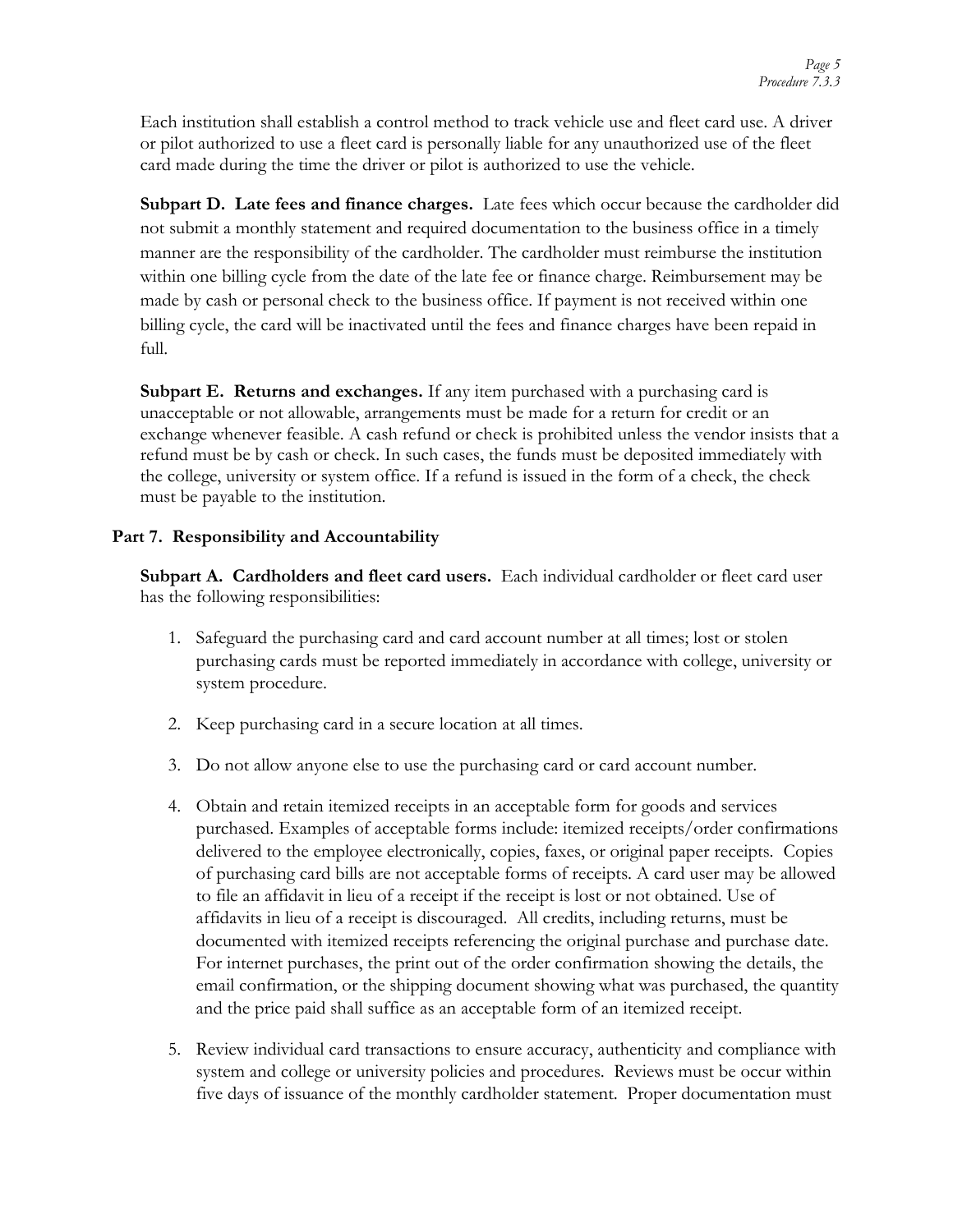be attached to the monthly statement or transaction. The authorized user must sign or electronically approve that the goods or service have been received.

- 6. Submit the individual card statement and documentation to the employee's supervisor or authorized reviewer for approval. For fleet cards, complete necessary purchase documentation log or submit receipts in accordance with institutional policy.
- 7. Surrender the individual card and corresponding support documentation to the Card Administrator or Coordinator prior to separation from the college, university or system office or as otherwise requested. For fleet cards, ensure card is returned or stored in accordance with institutional procedure.
- 8. Take any other steps necessary to ensure that the purchasing card is used only for authorized purposes.

**Subpart B. Supervisors or Authorized Reviewers.** A supervisor or authorized reviewer of a cardholder is responsible for reviewing cardholder expenses and ensuring compliance with this procedure and any applicable college, university or system office procedures. Duties include:

- 1. Approving employees for participation in the purchasing card program.
- 2. Reviewing purchases to ensure they meet objectives, are within restrictions placed on the card and are deemed necessary.
- 3. Reviewing purchases to ensure card has not been used for unauthorized or inappropriate purchases.
- 4. Identify and track cash equivalents purchased with purchasing cards. Cash equivalents include but are not limited to gift cards, bus passes and parking vouchers.
- 5. Responding to any misuse of the card by cardholder.
- 6. Ensuring closure of purchasing card at the time of the employee's separation from employment or removal of purchasing card authority.
- 7. In a timely manner, submit the individual card statement and documentation with evidence of review to the business office for payment processing. For fleet cards, complete necessary purchase documentation log or submit receipts in accordance with institutional policy.

**Subpart C. Business Office.** The business office at a college, university or system office is responsible for reviewing cardholder expenses and ensuring compliance with this procedure and any applicable college, university or system office procedures. Duties include:

- 1. Review submitted statements to ensure accuracy and appropriate approvals.
- 2. Identify additions to equipment that requires inventory controls.